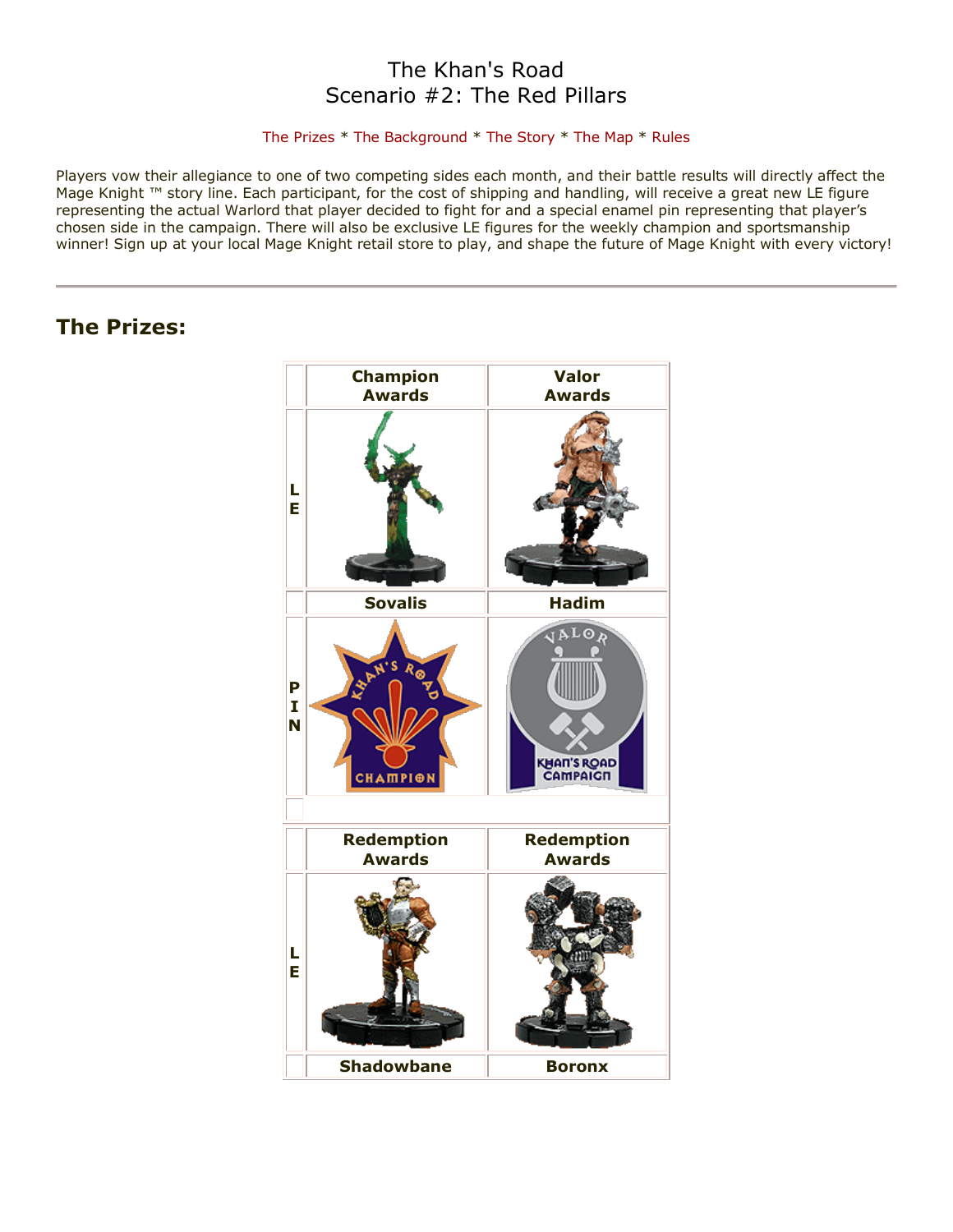

# **The Background :**

When a group of Knights Immortal warriors investigate the region known as the Khan's Road, they soon discover suspicious behavior by the Orc Raiders. While every year for countless centuries the Orcs have raided south out of the Khan's Road area, this year the Khan's Road is guarded by groups of the Orcs' greatest warriors, preventing any intruders from moving too far into the Fist! By the end of this battle, either the Orc Raiders will preserve their secret plans to invade Prieska, or the Knights Immortal will learn the truth and send word throughout the free lands of the Orcs' plans for domination!

**VS**



### **ShadowBane, War Bard**

As the leader of the Knights Immortal Outriders, Shadowbane is assigned to patrol the area between Khamsin and the steppelands belonging to the Orc Raiders. But when Shadowbane discovers suspicious activity on the part of the Orcs, his investigation takes him and the Outriders into the heart of danger, revealing a dangerous plot that may well change the balance of power in the Land!



### **Boronx**

With the Orcish war-leader, Kzar Nabar, leading the Orcish hordes west to the rendezvous point with the Galeshi scouts, it is up to the brave Ironclad warrior, Boronx, to ensure that no one learns of Nabar's plans too early. But when a patrol of Knights Immortal soldiers investigates the lack of summer raiders on the Khan's Road, it is up to Boronx to distract or destroy the High Elves before they learn the truth!

# **The Story:**

## **Scenario #2: The Red Pillars**

The Orc Raiders have led the Knights Immortal into a trap. Within the standing columns at Stone Fingers, the battle rages between the High Elves and the Orcs in a dangerous maze of stone, light and shadow. Racial hatreds vie with duty and tactics as the two sides play a deadly game of cat and mouse.

#### **ShadowBane, War Bard Knights Immortal**

Shadowbane ducked behind the rock face just as the Goblin was vaporized by the explosive charge it carried. The shrapnel and shockwave sent many of his soldiers reeling back, and bright bits of metal ricocheted off the stone in all directions.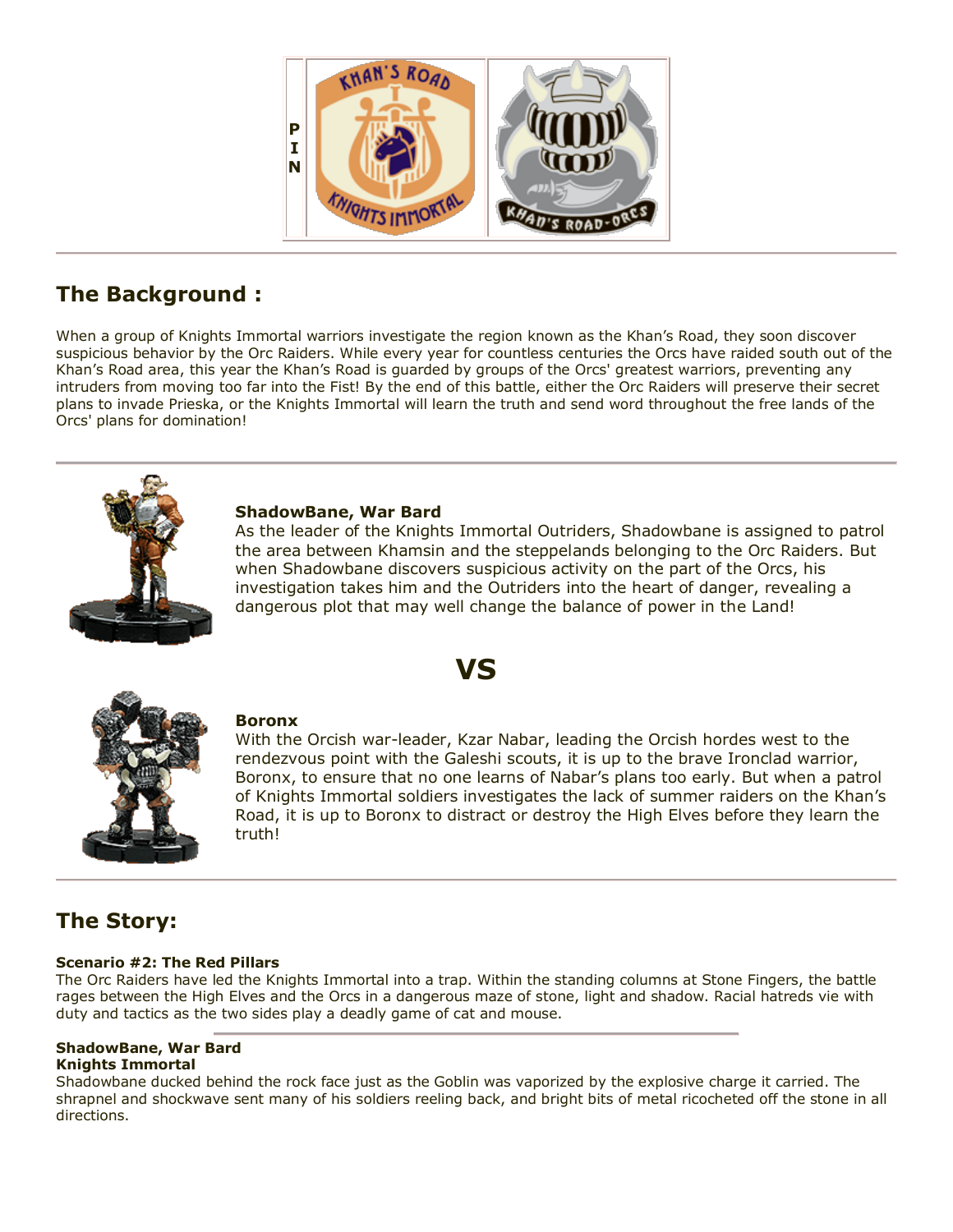When the clatter of shrapnel ceased, Shadowbane warily peered around the corner of the stone wall again. There were no other enemies visible down the length of the red rock corridor. Above him, the tall fingers of rock seemed to stretch all the way into the sky. The shadows cast by the setting sun turned the maze of columns into a blend of sunlight and shadow, a deadly place where the roles of attacker and defender were exchanged around every corner.

"Commander," hissed his sergeant. "Two Elves were wounded in the blast, and our healing Priestess lies dead. We must retreat."

"We cannot," Shadowbane snapped. "We don't yet know the size of their forces, or their reason for choosing this battleground. For generations the superstitious Orcs have shunned this place as haunted. Why would they lead us here to fight?"

His sergeant shrugged. "Maybe they're weary of living?" he suggested facetiously.

Shadowbane didn't smile. "Maybe they just think we're no match for whatever lives in these rocks," he said grimly.

#### **Boronx, Orc Ironclad Orc Raiders**

Boronx's hearty clap on the back nearly knocked his human advisor to his knees. "They run!" he exulted. "Shiny Elves play in the Fingers. Sand-Man was right!" The brawny Orc lifted up his visor so he could clearly see the Galeshi. "Good trap, Sand-Man. Boronx will give you battle name." The Orc Khan grinned toothily, his lower tusks jutting out from his mouth.

Rubbing his shoulder, Hadim smiled and then stepped back to a safe distance, giving a small bow. "I thank you, Khan Boronx, for this ... singular honor," he said drily. "We must not forget, however, to keep the Knights Immortal occupied here until reinforcements arrive. Once the other Orcs are here, we can crush them entirely."

"And then," Boronx bellowed, "they will never learn that Orcs go to Prieska! That the Empire will be our prize!" In the distance, within the Stone Maze, another Goblin exploded. Boronx laughed, and his warriors let out a half-hearted cheer at the noise.

"You must be careful here ..." the desert warrior began.

"Gah! You too careful!" Boronx interrupted. "You keep talking about safe, safe, safe. I maybe give you 'Worryman' for battle name. Now tell me what I must do, or I send you out to die like boomer Goblin."

#### **Background**

The Orc Raiders have led the Knights Immortal into a trap. Within the standing columns at Stone Fingers, the battle rages between the High Elves and the Orcs in a dangerous maze of stone, light, and shadow. Racial hatreds vie with duty and tactics as these two sides play a deadly game of cat and mouse.

#### **Objective**

Engage and eliminate the enemy forces.

#### **Army Size**

2-player game. 200 points per player, 2 actions per turn. Single-dial figures only. (Titans and Multi-Dial Warriors are not allowed)

#### **Rule Set**

Mage Knight Unlimited

#### **Time Limit**

50 minutes

#### **Setting the Scene**

No additional terrain pieces may be set up in this scenario. Castle pieces are not used in this scenario. Player 1 is the Knights Immortal Player. Player 2 is the Orc Raiders player.

#### **Special Rules**

1) The Knights Immortal player must have at least one Knights Immortal figure in his army. The Orc Raiders player must have at least one Orc Raiders figure in his army.

2) Due to darkness and mists, no figure may use the flight special ability.

3) All warriors with a range value greater than 8 have their range reduced to 8 for the duration of the scenario.

4) Any figure that rolls a critical miss on an attack is automatically removed from play.